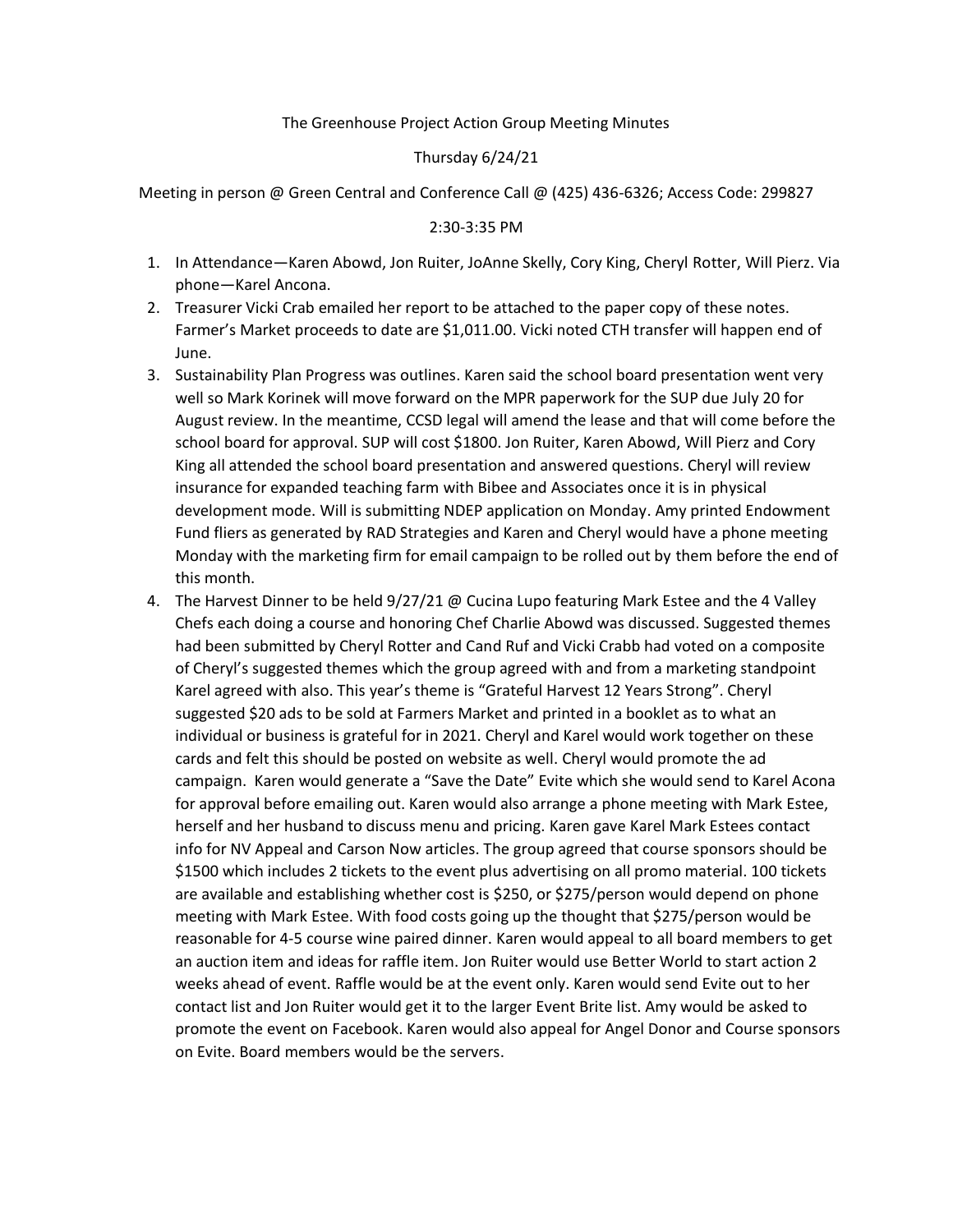- 5. Cory King gave the Greenhouse Manager update. No volunteers signed up for Farmers Market. Karen was helping with flower arranging but no other volunteer signups. As far as AmeriCorps he has 1/day currently. Covid and the economy has affected applicants. Karen asked if gas donation jar for AmeriCorps was put out at Farmers Market, and it had not been. Discussion on TMP and past contract of 3.5 FTE. This year 1.5 FTE utilized but going forward Cory would ask for 2.5 FTE which he felt would work. Discussion also on crop rotation and food production per Jon Ruiters donation graph attached.
- 6. Will reiterated that the NDEP application submission would be Monday plus the amended map that Amy has the software to generate. Will asked about timeline for the new programs and Karen stated based on current delays with MPR and ordering equipment it would likely be late Fall. Will felt that was better timing.
- 7. Jon Ruiter gave the Executive Director update and reported TGP would be in line for a 1 yr. \$18,700 grant starting Sept 1. JoAnne stated this is a federally driven program so rules change since she was submitting these grant requests for TGP. Lisa was working with Jon on getting this grant. Jon stated that NDEP Burau of Sustainable Management invited TGP as a Partner in Sustainable NV. Jon also had met with Jeffrey Pace /Artsy Fartsy on details for TGP as their nonprofit of the month in July. Karen suggested Amy promote this and Karel. Karen spoke with Cheryl about JoAnnes suggestion that the \$20 gratitude cards be promoted at Artsy Fartsy, but this becomes a bookkeeping nightmare for a business and a portion of sales in July is donated to TGP so to ask for an additional \$20 after someone has made a purchase is not reasonable. If someone making an Artsy Fartsy purchase wants to fill out a gratitude card and include their business card it certainly could be included in the program for the dinner as a recognition. PPP Forgiveness would be submitted end of next week. Jon reminded that volunteer hours must be reported beyond site time as it equates to \$\$\$ on grant apps.
- 8. Neither Charlie Mann not Rebecca G. were present for the AG update.
- 9. Newsletter deadline is August 17. Karen would submit the Harvest Dinner info. She would have Cheryl solicit the next board member article.
- 10. Under other issues Karen mentioned the Board retreat as either Oct 18 or 25 and that Candi/venue and Lisa/facilitator were working on that and likely held from 2-6PM.
- 11. Next meeting July 29,2021 @ 2:30 PM @ Green Central with call in option available.
- 12. Meeting adjourned at 3:35 PM.